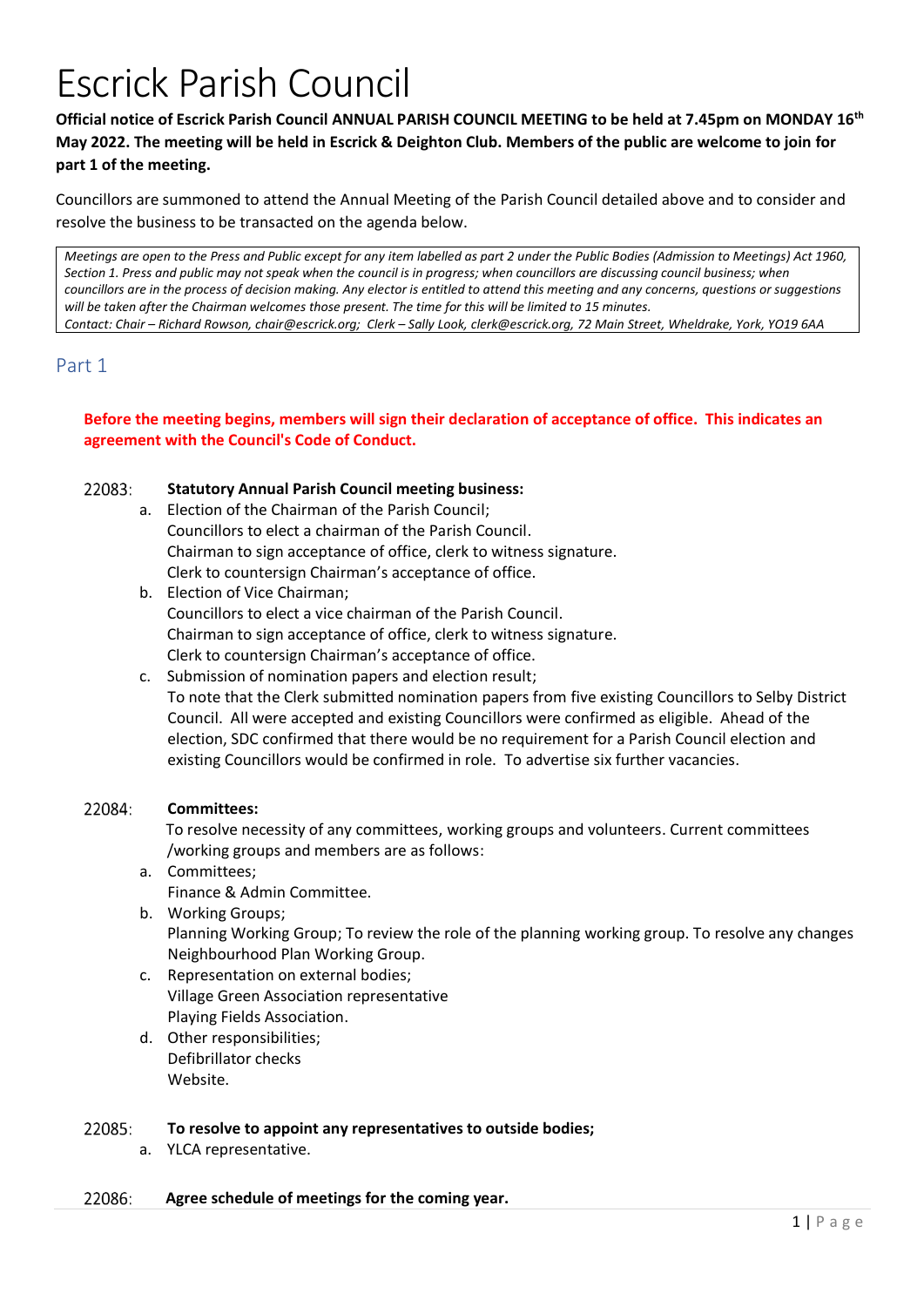- a. Monthly Parish Council meetings ordinarily take place on the 1<sup>st</sup> Monday of the month at 7.30pm.
- b. To confirm dates of meetings as Monday 6<sup>th</sup> June 2022, Monday 4<sup>th</sup> July 2022, Monday 5<sup>th</sup> Sept 2022, Monday 3<sup>rd</sup> Oct 2022, Monday 7<sup>th</sup> Nov 2022, Monday 5<sup>th</sup> Dec 2022, Monday 9<sup>th</sup> Jan 2023, Monday 6<sup>th</sup> February 2023, Monday 6<sup>th</sup> March 2023, Monday 3<sup>rd</sup> April 2023 and Monday 8<sup>th</sup> May 2023. Annual Parish Council meeting to be held on Monday 8<sup>th</sup> May 2023.

### 22087: **Apologies/Attendance:**

- a. Present: Chair to make a note of attendees.
- b. Apologies: Council to receive apologies and any reasons for absence from councillors; to consider and resolve whether or not to accept any reasons given.
- 22088: **Interests:** Chair to remind members to make any declarations of interest in any agenda items.
- 22089: **Public correspondence received:** Council to note any correspondence received from members of the public prior to the meeting.
	- a. Email from resident regarding the proposed removal of trees from the Jubilee Garden.
	- b. Letter from resident requesting a bench / relocation of existing bench on the triangle opposite church gate.
	- c. Email from resident requesting the double white lines round the bend from the bridge towards the A19 are renewed.
	- d. Email from a resident about a branch falling from the village green into a garden.
- 22090: **Public session:** No further comments.

### 22091: **Updates from other authorities:**

- a. District Councillor
- b. County Councillor
- c. Police report.
- 22092: Minutes: To resolve whether to accept the minutes of the last meeting ordinary meeting held on 4<sup>th</sup> April 2022 and the Finance and Admin meeting held on 4<sup>th</sup> April 2022.

# Finance and Governance

### 22093: **Finance report (RFO):**

a. Account balances and reconciliation:

|      |                                                | Community  | <b>BMM</b> |
|------|------------------------------------------------|------------|------------|
|      |                                                | account    | account    |
|      | Account balances as reported at last meeting   | £5,163.37  | £20,186.15 |
|      | (as at $31st$ March 2022)                      |            |            |
| ii.l | Payments made since last meeting:              |            |            |
|      | S Look - Clerks laptop                         | -£463.99   |            |
|      | S Look - Clerks March expenses                 | $-E21.42$  |            |
|      | <b>YLCA Annual Subscription</b>                | -£415.00   |            |
|      | Selby AVS grant for the Jubilee Garden         |            | £500       |
|      | Unity bank quarterly subscription              | $-£18$     |            |
| iii. | Payments made since last meeting under         |            |            |
|      | clerks delegated powers:                       |            |            |
|      | Toby Johnson- cut back all over growing        | $-E594.00$ |            |
|      | Hawthorn and Blackthorn back to the            |            |            |
|      | boundary on village green / 5 Carrs meadow     |            |            |
|      | S Look - Clerks April salary (inc 2 hours O/T) | -£         |            |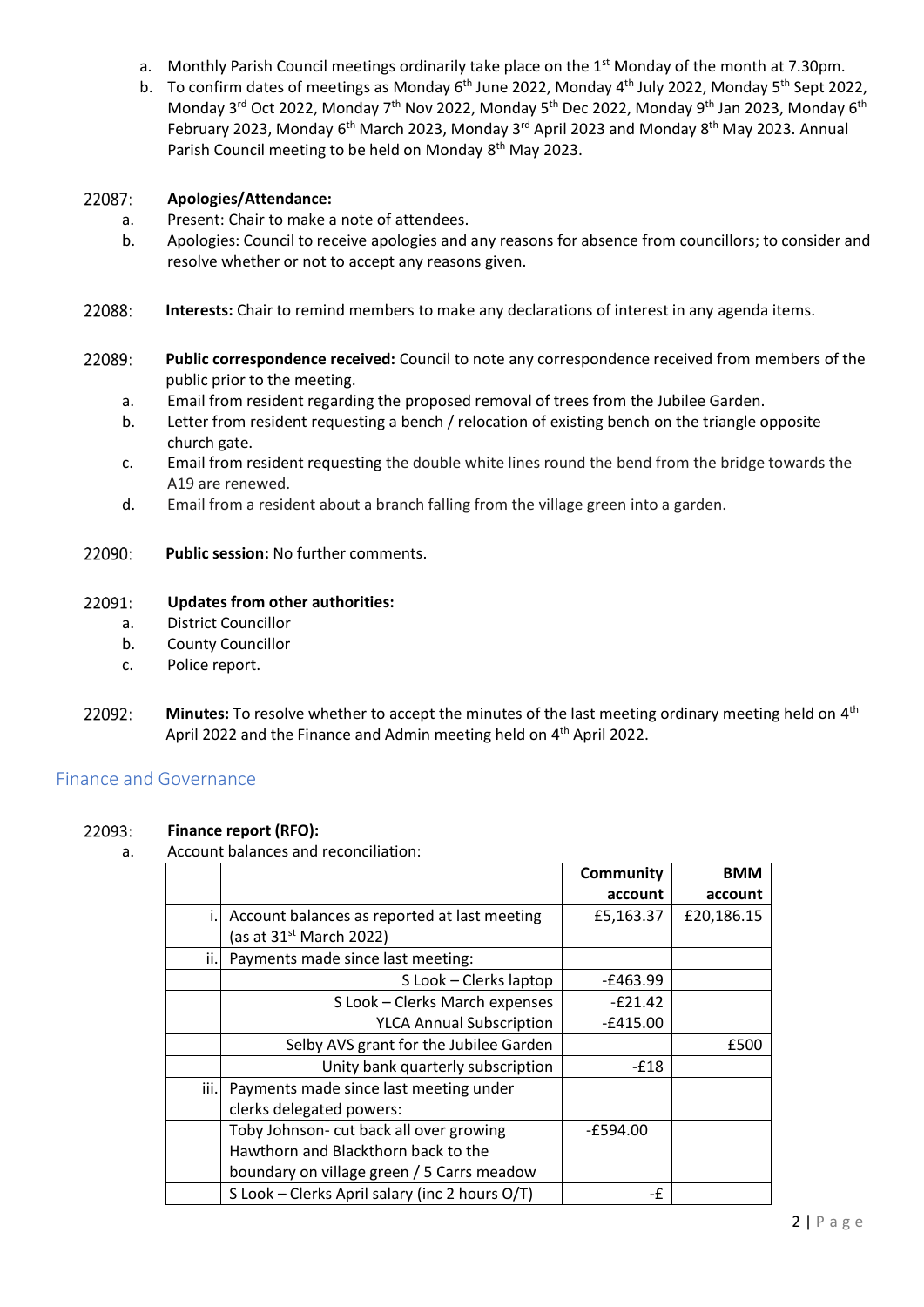|      | Groundworks end of year grant repayment           | -£159       |            |
|------|---------------------------------------------------|-------------|------------|
|      | NYCC - streetlight energy 2021-22                 | $-E830.60$  |            |
| iv.l | Receipts:                                         |             |            |
|      | Precept 1 <sup>st</sup> instalment                |             | £10,000.00 |
| V.   | Account balances as at 10 <sup>th</sup> May 2022: | £10,739.39  | £26,901.92 |
| vi.l | Uncleared previously authorised payments:         |             |            |
|      | PWLB - streetlight loan (to be paid by DD on      | $-£1467.74$ |            |
|      | 03/05/22)                                         |             |            |

### b. Routine payments to be made:

| viii.              | S Look – Clerks expenses and 3hrs overtime to | -£91.41   |
|--------------------|-----------------------------------------------|-----------|
|                    | be paid in May salary                         |           |
| ix.                | Autela payroll Q4                             | $-£50.40$ |
| $\checkmark$<br>Λ. | B Hopper – Internal Audit                     | -£90.00   |

c. Purchases / exceptional payments to be approved and made: xi. <mark>Nil and the set of the set of the set of</mark> the set of the set of the set of the set of the set of the set of the set of the set of the set of the set of the set of the set of the set of the set of the set of the set of

### 22094: **Policy & Governance:**

- a. To note the Annual Internal Audit Report for 2021/22 included at page 3 of the Annual Governance and Accountability Return (AGAR).
- b. To approve Section 1 Annual Governance Statement 2021/22 on page 4 of the AGAR.
- c. To approve Section 2 Accounting Statements 2021/22 on page 5 of the AGAR.
- d. To approve publication of the documents required by the Accounts and Audit Regulations 2015, the Local Audit (Smaller Authorities) Regulations 2015 and the Transparency Code for Smaller Authorities.
- e. Resolve to adopt the new LGA model code of conduct as agreed at the April parish council meeting.

### **Highways**

### 22095: **Highways: Skipwith Road**

a. To receive any update on request for village gateways on Skipwith Road.

### 22096: **Ongoing highways issues:**

- a. Update on request to The Parsonage to put white lines on the access road to geleb Farm, Escrick Surgery, the church carpark and the Fat Abbott to ensure motorists know it is a two-way road.
- b. To receive an update on the remaining dropped kerbs at Carr Lane/Skipwith Road.

### 22097: **Bus stops:**

a. To receive an update on the request for a streetlight for the bus stops.

### Maintenance

### 22098: **Maintenance issues:**

a. To receive update on any maintenance issues arising. To resolve any further action.

### Planning

### 22099: **Planning, new applications: To resolve comments on the following applications.**

a. 2022/0430/HPA: 29 The Glade, Escrick. Single storey extension (under existing roof overhang) to south west elevation, pitched roof to replace existing flat roof and erection of single storey detached garage. Comments by 25 May 2022.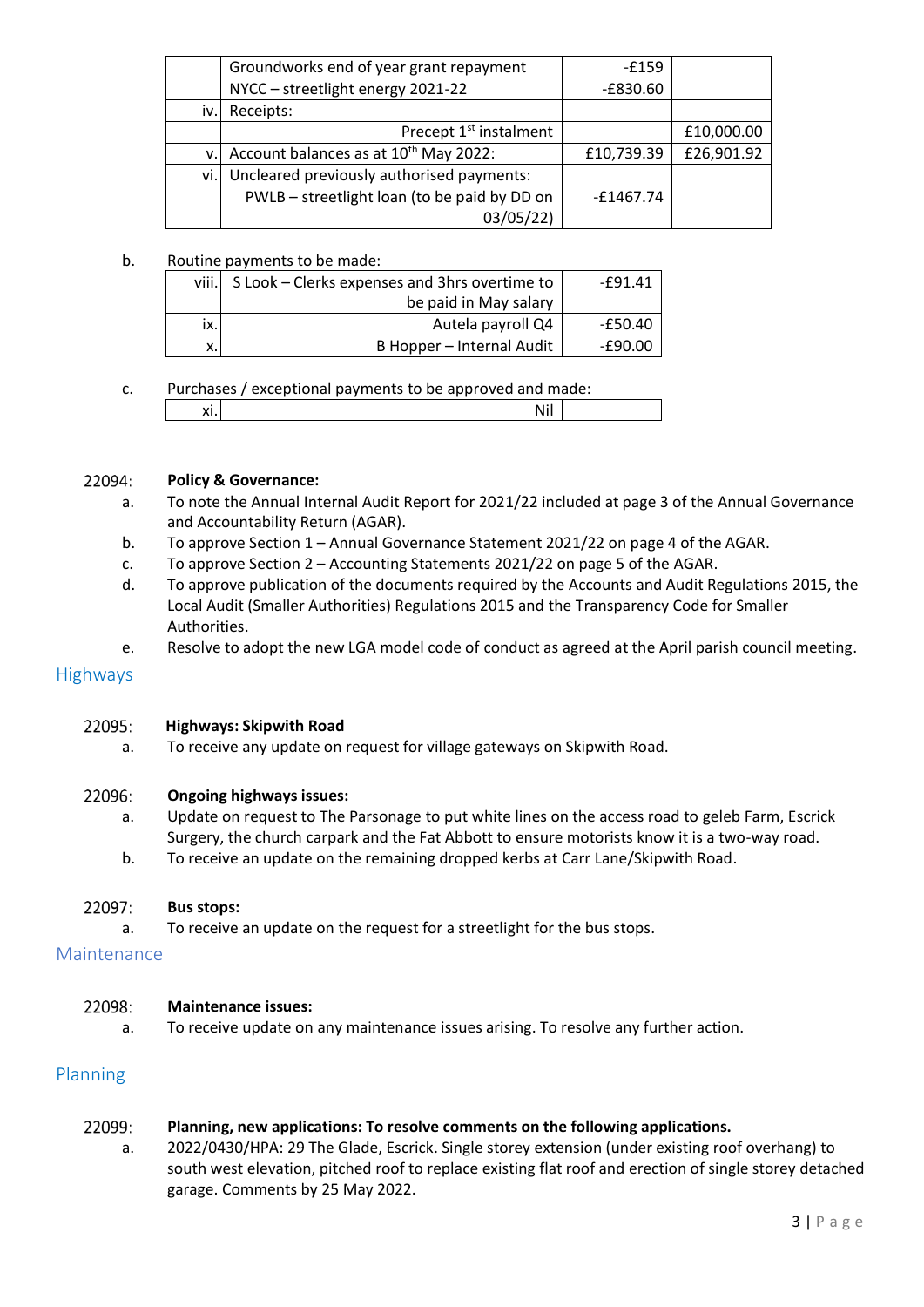### 22100: **Planning determinations: To note determinations made since last meeting.**

- a. 2022/0015/HPA: 15 Carrs Meadow, Escrick. Internal alterations and the erection of a single storey extension to the rear to provide additional living accommodation. Permission granted.
- b. 2022/0130/CPE: Narbeth, 10 Carr Lane, Escrick. Lawful development certificate for existing use of single storey side extension to existing dwelling. It was constructed in accordance with the permitted development criteria within The Town and Country Planning (General Permitted Development) (England) Order 2015 (as amended), Schedule 2, Part 1, Class A. Therefore, no breach of planning control has occurred, the application should be approved, and a Lawful Development Certificate granted.
- c. 2021/1460/HPA. The Old School, Escrick Park Gardens, Escrick. Single-storey extension to former school house in Conservation Area. Refused.

### 22101: **Planning working group**

a. To receive an update from the planning working group and resolve any further actions.

### 22102: **Planning, Neighbourhood Plan:**

a. To receive an update from Cllr Rees on the NDP.

### 22103: **Conservation Review:**

a. To receive any update from SDC on the Conservation Review.

### 22104: **Land ownership:**

- a. To note ownership of green areas of land in the village and consider confirming status of unregistered / unknown areas.
- b. Consider if there is a separate NDP examiner requirement to identify ownership of the proposed areas of green land for protection? (which are mostly private land).

# Other items

### 22105: **Village shop and pop-up Post Office:**

- a. To receive an update from Cllr Hawes on investigations into establishing a shop in the village.
- b. To consider applying for funding for upgrading the electricity supply in the Clubhouse so as to facilitate the establishment of a shop.
- c. To consider offering Financial support for the new electricity supply to Escrick & Deighton Clubhouse from PC funds.
- d. To receive and update from Cllr Rees on the pop-up Post Office.

### 22106: **Queens Platinum Jubilee:**

- a. Jubilee events
	- i. To receive an update from Cllr Cunningham on the Queen's Jubilee celebrations.
	- ii. Resolve to adopt the Jubilee working group policy.
	- iii. To consider pay SDC £84.16 for the rental of 3 x 180 litre refuse bins for the event including delivery and collection of rubbish.
- b. Jubilee Garden initiative;
	- i. To receive an update on the Jubilee Garden initiative.
	- ii. To consider proposing the draft lease to Escrick Park Estate.
	- iii. To consider the formation of a maintenance committee to oversee the area.
	- iv. To receive an update on the funding awarded.
	- v. To consider accepting the offer for a grant of £1250 from SDC towards the project and complete acceptance form.

### 22107: **Black Bull public house:**